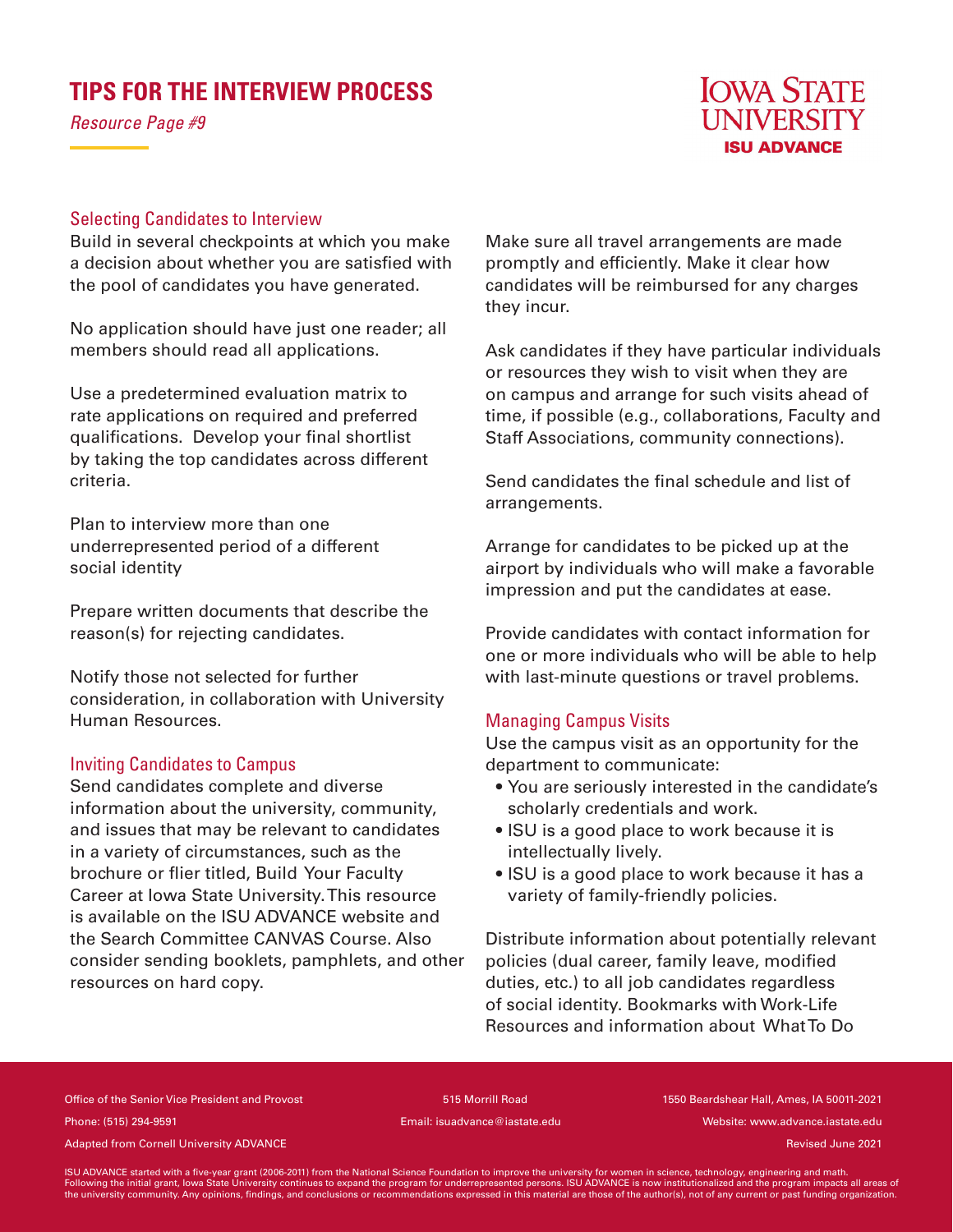

When Life Happens are available on the ISU ADVANCE website.

Share the departmental retention plan for new hires with candidates during their visits.

Consider how the department will represent itself as a place in which individuals from all social identities can thrive. Some things that may make the department more attractive are:

- Clear and public policies and procedures for evaluation and promotion
- Mentoring resources for faculty
- An explicit plan to promote equity within the department

Give the candidates a tour of the department, campus, and community.

While campus visits should be as similar as possible for all candidates, provide candidates with the opportunity to visit specific individuals of interest to them. For example, arrange a visit with one or more Faculty and Staff Association groups.

Give the candidates a chance to interact with the department's faculty in multiple venues, from formal seminar presentations to informal discussions and social events.

Focus on the candidate's ability to perform the essential functions of the job and avoid making assumptions based on race, ethnicity, religion, relationship or familial status, age, disability, sexual orientation, or veteran status.

Ensure that all persons involved in the interviews are fully committed to recruit each one of the candidates with welcoming and equitable treatment. Assertively counteract any instances of treatment that appear to be racist, sexist, or otherwise inappropriate.

Use a set of common questions with all candidates to allow comparative judgment and ensure that crucial information related to the position is obtained.

Introduce women and underrepresented members of the department to all candidates, not just other women and underrepresented candidates. If you do not have women or underrepresented faculty in your department, set up meetings with with women and underrepresented faculty in other related fields.

To ensure equity, consider providing all candidates with a complete , list of things that would be possible for them to negotiate. These might include:

- Course release time
- Lab equipment and space
- Renovation of lab space
- Research assistance
- Clerical / administrative support
- Discretionary funds
- Travel funds
- Summer salary
- Moving expenses
- Assistance with partner accommodation/ employment
- Other issues of concern to the candidate

Consider appointing an advocate or mentor to help candidates throughout the negotiation process and help them secure the best possible compensation package.

Office of the Senior Vice President and Provost 515 Morrill Road 1550 Beardshear Hall, Ames, IA 50011-2021 Phone: (515) 294-9591 Email: isuadvance@iastate.edu Website: www.advance.iastate.edu

Adapted from Cornell University ADVANCE and the cornell of the cornell of the cornell University ADVANCE and the cornell of the cornell University ADVANCE and the cornell of the cornell of the cornell of the cornell of the

ISU ADVANCE started with a five-year grant (2006-2011) from the National Science Foundation to improve the university for women in science, technology, engineering and math.<br>Following the initial grant, lowa State Universi the university community. Any opinions, findings, and conclusions or recommendations expressed in this material are those of the author(s), not of any current or past funding organization.